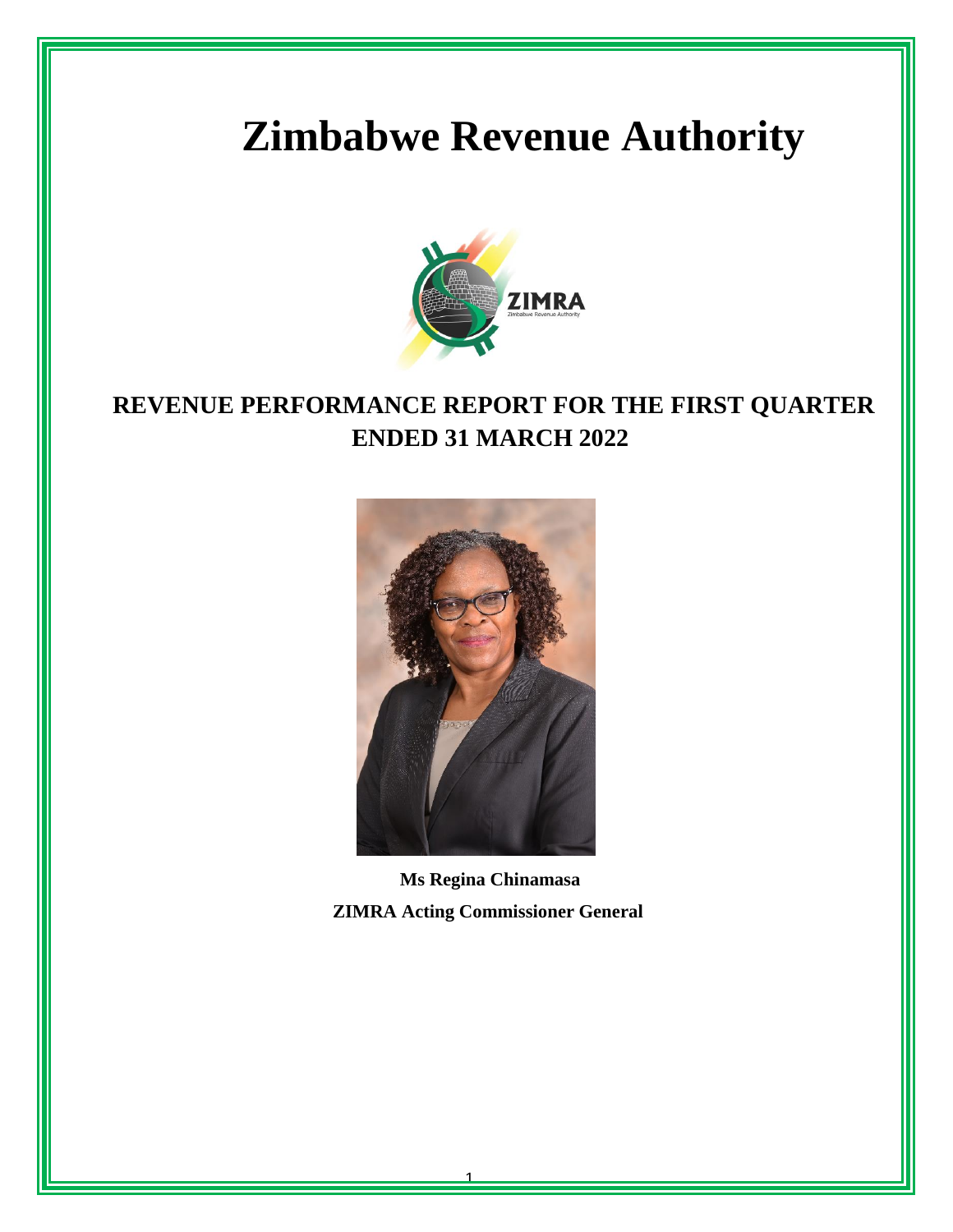# **1. Introduction**

The general economic environment weakened marginally in the first quarter of 2022 with year-on-year inflation increasing by 11.96 percentage points from 60.74% as at the end of December 2021 to close at 72.7% by end of March 2022. The local currency further weakened against the US dollar during the quarter from **ZWL\$108.67** at the end of December 2021 to **ZWL \$142.42** at the end of March 2022. However, the first quarter of 2022 ended on a positive note in terms of revenue collections with the Authority surpassing both the gross and net revenue targets.

ZIMRA continued to support the Government's National Development Strategy 1 (NDS-1) through implementation of various revenue collection and trade facilitation strategies. This report gives a summary of the 2022 first quarter (Q1 2022) revenue collections.

### **2. Q1 2022 Revenue Performance**

#### **2.1 Q1 2022 Gross and Net Revenue Performance against Targets**

Gross revenue collections for the quarter amounted to **ZWL \$178.77 billion** against a target of **ZWL\$ 165.41 billion** (**8.08%** above target). The Authority paid out refunds amounting to **ZWL \$4.84 billion** during the quarter under review. Table 1 below shows that the net revenue collections for the quarter were **ZWL \$173.93 billion** (**5.15%** above Target)

#### **Table 1: Q1 2022 Net Revenue Collections**

| Q1 2022 Actual Net Revenue Collected against Target |                       |  |  |  |  |
|-----------------------------------------------------|-----------------------|--|--|--|--|
| <b>Net Revenue Collected (ZWL\$)</b>                | 173,928,373,584.98    |  |  |  |  |
| Target (ZWL\$)                                      | 165, 407, 298, 729.00 |  |  |  |  |
| <b>Variance</b>                                     | 5.15%                 |  |  |  |  |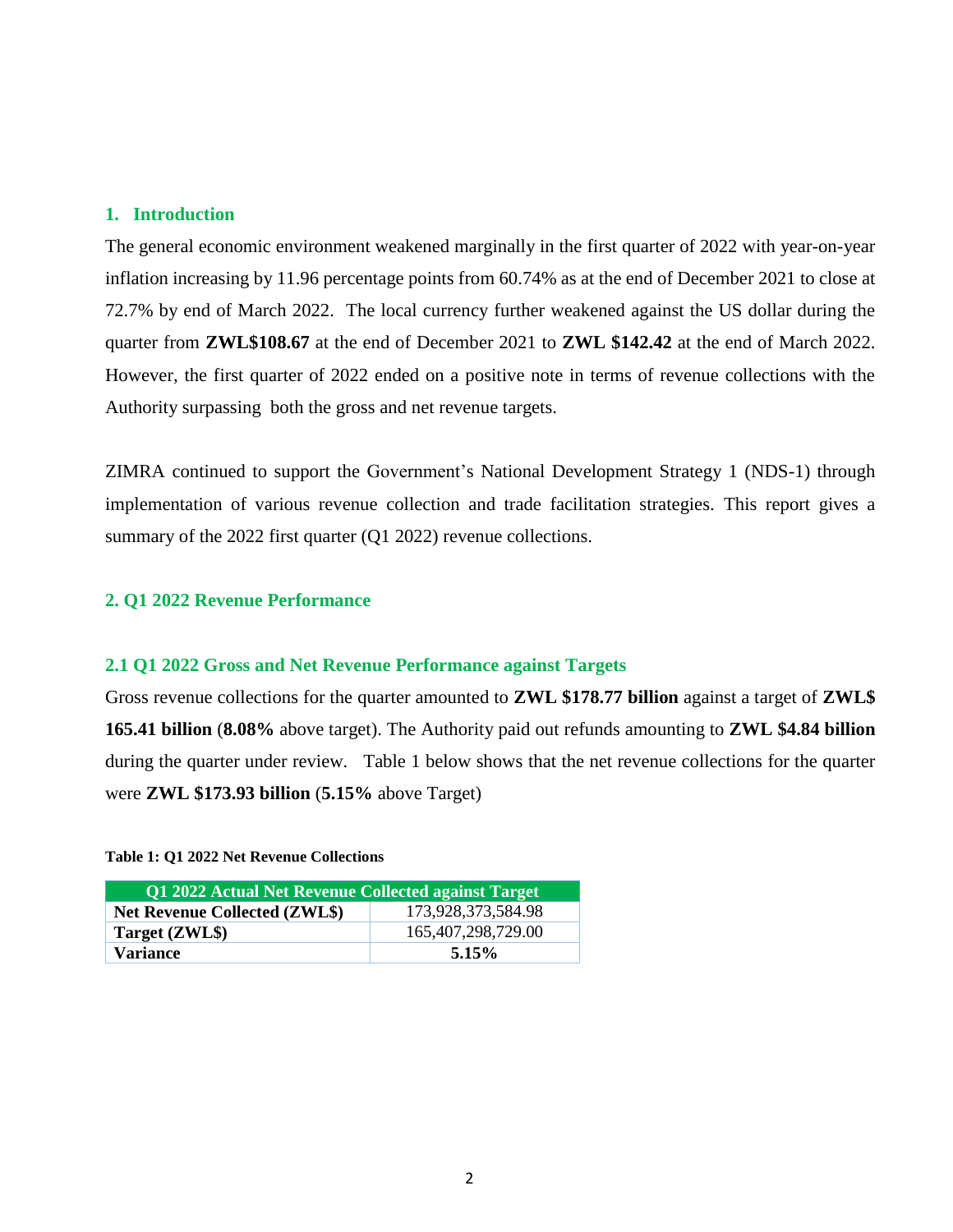

**Figure 1: Q1 2022 Net Revenue Collections**

# **2.2 Comparison of Q1 2022 Revenue Collections to Q1 2021**

Q1 2022 net revenue collections grew by **97.05%** in nominal terms and grew by **18.35%** in real terms (after adjustment for inflation) when compared to revenue collected during the first quarter of 2021.

**Table 2** below summarises the revenue performance for the quarter by revenue head. It also shows the nominal and real revenue growth from same period in 2021.

| <b>TAX HEAD</b>             | <b>2022 TARGET \$</b> | 2022 ACTUAL \$        | $\frac{0}{0}$<br><b>VARIANCE</b> | 2021 ACTUAL \$    | $\frac{0}{0}$<br><b>Nominal</b><br>Growth | % Real<br>Growth |
|-----------------------------|-----------------------|-----------------------|----------------------------------|-------------------|-------------------------------------------|------------------|
| <b>Individuals</b>          | 29,440,488,107.00     | 31,182,561,937.53     | 5.92%                            | 15,790,363,783.76 | 97.48%                                    | 18.61%           |
| <b>Companies</b>            | 42,667,107,348.00     | 26, 671, 141, 362. 36 | $-37.49\%$                       | 17,638,137,682.08 | 51.21%                                    | $-9.18%$         |
| <b>Gross VAT L/Sales</b>    | 24,433,849,067.00     | 33,200,762,772.48     | 35.88%                           | 14,228,627,901.44 | 133.34%                                   | 40.14%           |
| <b>Less VAT Refunds</b>     |                       | 4,779,501,556.03      |                                  | 2,331,225,356.52  | 105.02%                                   |                  |
| <b>Net VAT L/Sales</b>      | 24,433,849,067.00     | 28, 421, 261, 216. 45 | 16.32%                           | 11,897,402,544.92 | 138.89%                                   | 43.48%           |
| <b>VAT</b> on Imports       | 13,422,495,630.00     | 17,219,497,411.28     | 28.29%                           | 8,616,561,517.84  | 99.84%                                    | 20.03%           |
| <b>Gross Customs Duty</b>   | 10,481,055,847.00     | 10,657,227,921.54     | $1.68\%$                         | 6,255,187,004.73  | 70.37%                                    | $2.33\%$         |
| <b>Less Customs Refunds</b> |                       | 41,447,128.32         |                                  | 19,196,641.15     |                                           |                  |
| <b>Net Customs Duty</b>     | 10,481,055,847.00     | 10,615,780,793.21     | $1.29\%$                         | 6,235,990,363.59  | 70.23%                                    | 2.24%            |
| <b>Excise Duty</b>          | 15,877,447,105.00     | 20,036,973,772.30     | 26.20%                           | 11,045,853,183.07 | 81.40%                                    | 8.95%            |
| <b>Mining Royalties</b>     | 5,612,658,541.00      | 4,368,261,185.63      | $-22.17\%$                       | 3,358,086,987.96  | 30.08%                                    | $-21.87\%$       |
| <b>WHT</b> on Contracts     | 3,217,606,086.00      | 2,980,048,559.95      | $-7.38%$                         | 2,150,642,007.69  | 38.57%                                    | $-16.78\%$       |

**Table 2: 2022/2021 First Quarter Revenue Performance Comparison**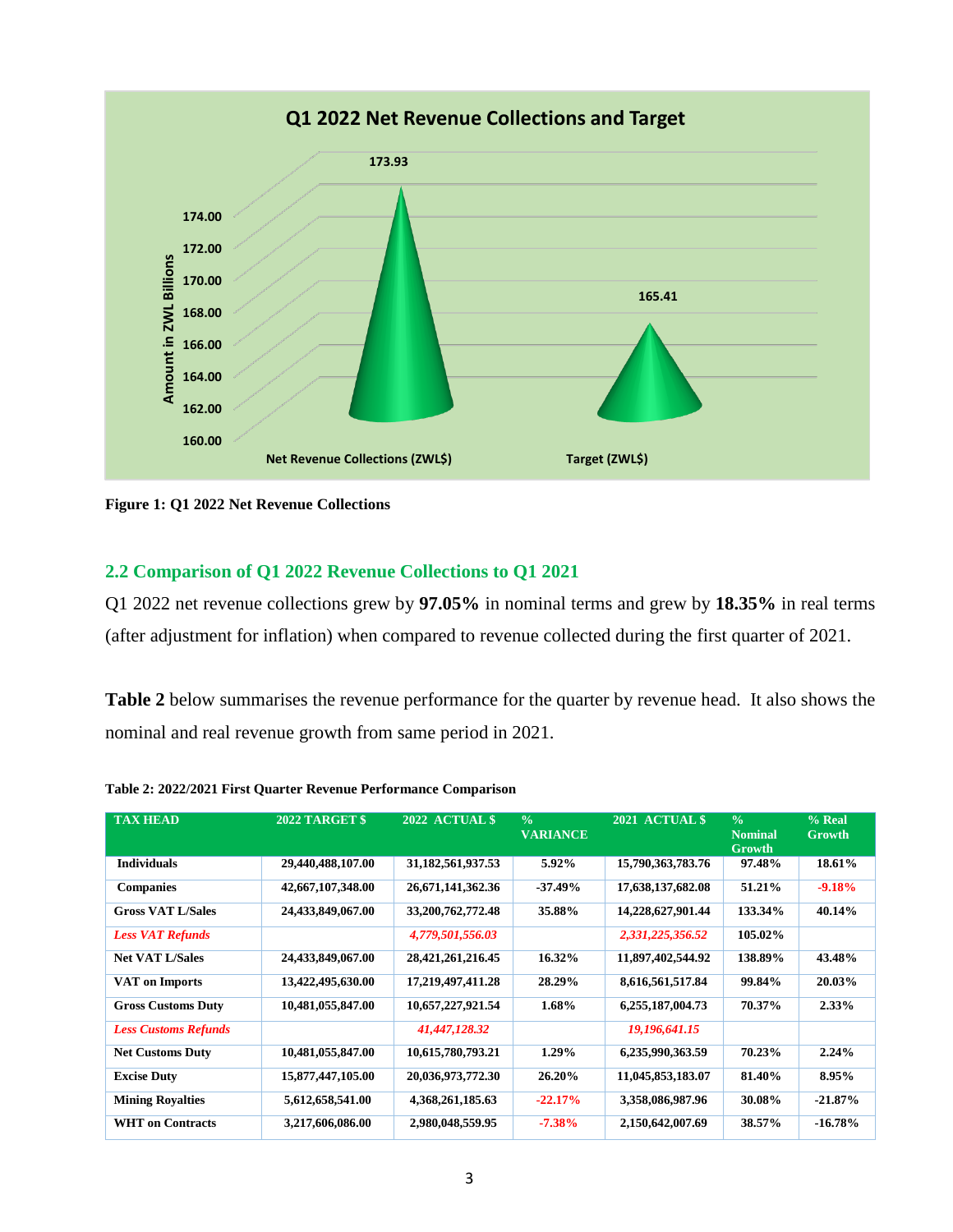| <b>Intermediated Money</b>  | 15,140,347,408.00  | 17,854,494,249.89  | 17.93%  | 7,207,128,801.66      | 147.73% | 48.79%    |
|-----------------------------|--------------------|--------------------|---------|-----------------------|---------|-----------|
| <b>Transfer Tax</b>         |                    |                    |         |                       |         |           |
| <b>Other Taxes</b>          | 914,170,131.00     | 1,563,065,584.21   | 70.98%  | 659,282,849.67        | 137.09% | 42.39%    |
| <b>CGT &amp; CGT</b>        | 476,028,048.00     | 1,045,642,933.32   | 119.66% | 351,059,775.51        | 197.85% | 78.89%    |
| Withholding                 |                    |                    |         |                       |         |           |
| <b>Other Indirect Taxes</b> | 438,142,083.00     | 511,270,650.89     | 16.69%  | 302,455,256.84        | 69.04%  | $1.53\%$  |
| <b>Tobacco Levy</b>         |                    | 6,152,000.00       |         | 5,767,817.32          |         |           |
| <b>Carbon Tax</b>           | 1,553,926,865.00   | 1,763,809,942.00   | 13.51%  | 1,160,302,234.72      | 52.01%  | $-8.70\%$ |
| <b>DFIR</b>                 | 1,011,205,222.00   | 3,664,206,347.63   | 262.36% | 610,873,744.93        | 499.83% | 260.26%   |
| <b>Gross Non Tax</b>        | 1,634,941,372.000  | 7,604,321,323.43   |         | 1,895,164,663.65      | 301.25% | 140.99%   |
| <b>Less Other Refunds</b>   |                    | 17,050,100.90      |         | 1,592,430.76          |         |           |
| <b>Net Non-Tax</b>          | 1,634,941,372.000  | 7,587,271,222.53   |         | 1,893,572,232.89      | 300.69% | 140.65%   |
| <b>Total Net Revenue</b>    | 165,407,298,729.00 | 173,928,373,584.98 | 5.15%   | 88, 264, 197, 934, 77 | 97.05%  | 18.35%    |
| <b>Total Gross Revenue</b>  | 165,407,298,729.00 | 178,766,372,370.24 | 8.08%   | 90,616,212,363.20     | 97.28%  | 18.49%    |

The following graph shows a comparison of net revenue collections for Q1 2022 and Q1 2021 as well as the 2022 targets for each revenue head.



**Figure 3: 2021/2020 First Quarter Revenue Comparison by Tax Head**

All revenue heads grew positively in Q1 2022 when compared to the same period last year, though some revenue heads missed their current year targets. The growth in revenue has been mostly attributed to inflationary pressures affecting pricing models of goods and services in the economy.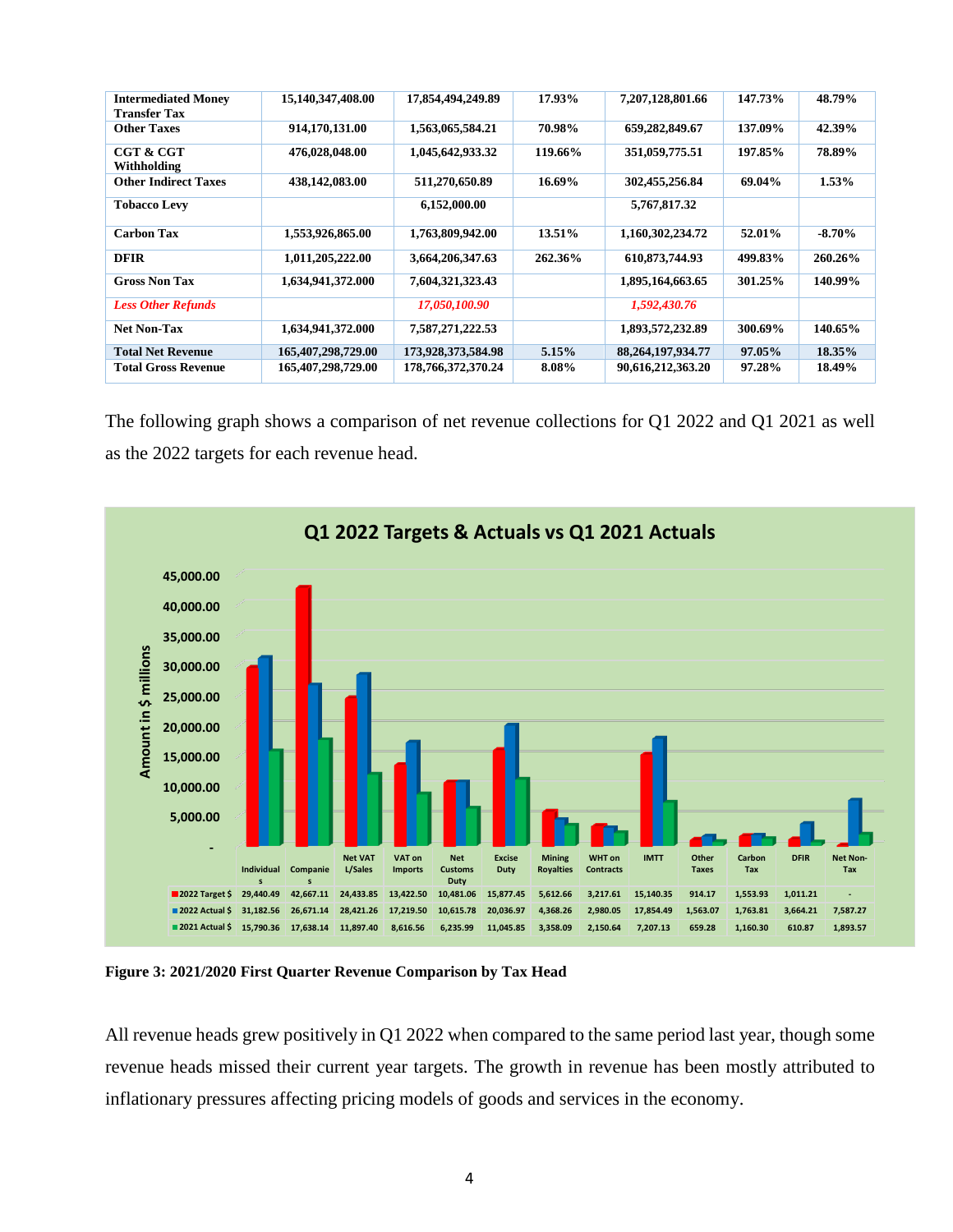# **2.3 2022 Monthly Net Revenue Performance vs. 2021 Monthly Revenue Performance**

Figure 4 below shows monthly comparison of revenue collected in Q1 2022 against that of Q1 2021. Monthly revenue collections depicted a positive trajectory and recorded significant nominal growth from 2021 which is mostly a reflection of inflation. However, the overall net collections grew by 18.35% in real terms (after adjustment for inflation) which is an indication of increased economic activity.



**Figure 4: Comparison of monthly net revenue collections, 2022 vs 2021**

# **2.4 Distribution of net revenue by tax type**

The pie-chart below shows the contribution of each revenue head to total net collections during the first quarter of 2022. The top five revenue earners for the quarter under review were Individuals (17.93%), VAT on Local Sales (16.34%), Companies (15.33%), Excise Duty (11.52%) and Intermediated Money Transfer Tax (IMTT – 10.27%). The top three revenue heads namely Companies, Individuals and VAT on Local Sales contributed **49.6%** of total net revenue.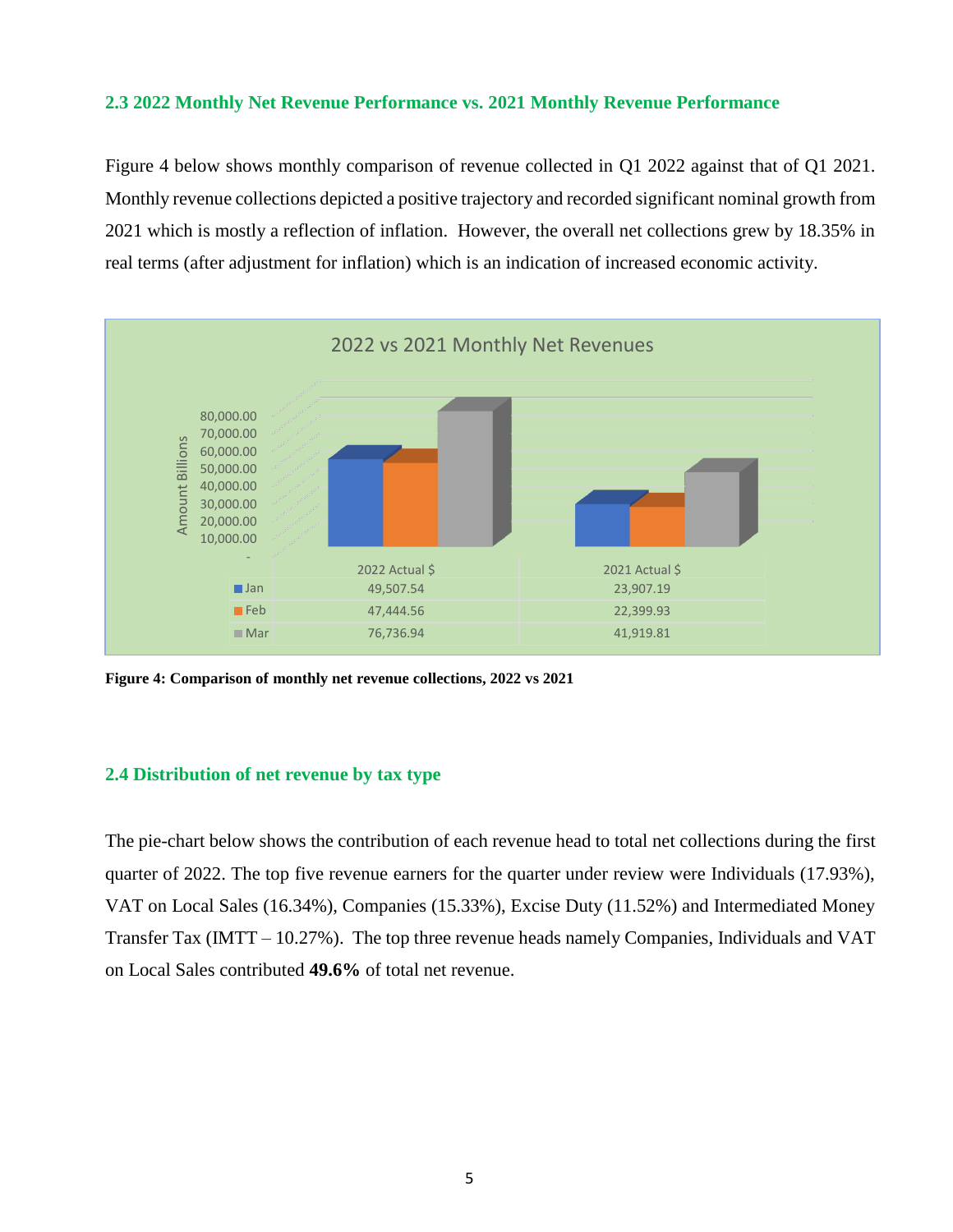

**Figure 2: 2022 Q1 Revenue Contributions by Tax Head**

- **Companies:** Availability of foreign currency on the foreign currency auction system was a key lifeline for businesses as they were able to access cheap foreign currency and resulted in an improved outlook for 2022. ZIMRA continued to promote voluntary compliance and audits to enforce compliance.
- **Individuals:** Tax collected from Individuals grew nominally by 97.48% in Q1 2022 as compared to the same period in 2021. This is largely a reflection of general wage increases made in different sectors in order to cushion employees against the rising cost of living.
- **VAT on Local Sales:** Performance of the revenue head is attributed to increased consumption as a result of rising disposable income from salary increments. On the other hand, fiscalisation assisted in maintaining high compliance levels.
- **VAT on Imports:** Imports have been increasing as businesses continue to complement their operations with imported goods and services. The partial liberalisation of the exchange rate is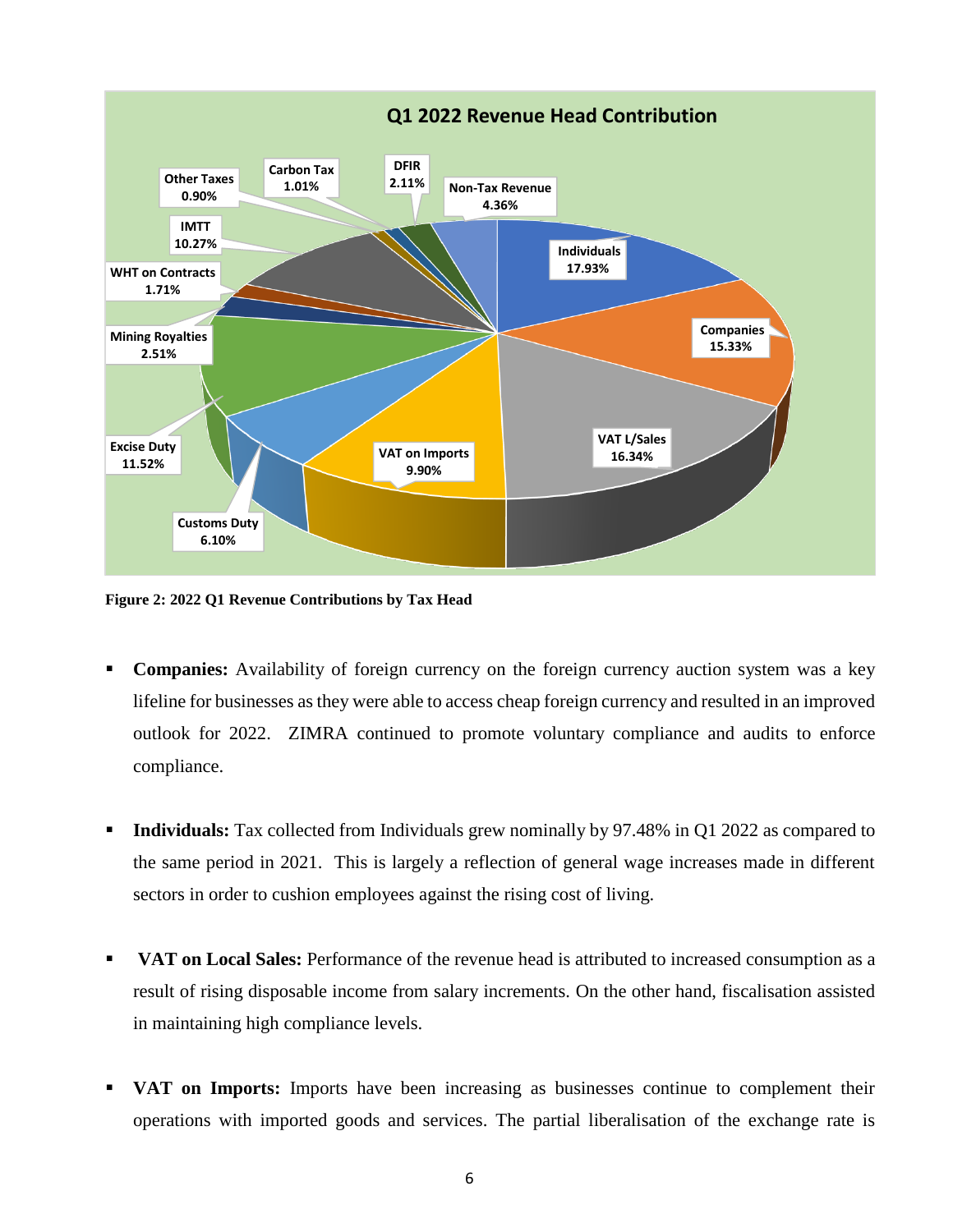expected to assist most businesses to import as forex availability is going to improve for those who require it thereby enhancing revenue collections.

- **Customs Duty and Excise Duty:** These two revenue heads performed below the set targets because of the effects of previous and current lockdown regulations introduced to contain the spread of COVID-19. The closure of the ports of entry to the public with the exception of trucks bringing in essential commodities affected revenue collections significantly. The consumption of beer and wines increased despite revenue collected from petroleum products declining and negatively affecting the performance of Excise Duty.
- **IMTT:** Revenue collections have maintained a positive trajectory as most consumers are becoming more dependent on electronic and mobile payments. Looking into the future increased revenues will be expected as more transactions will be processed through the digital systems.

# **3. Summary of Revenue Enhancement Strategies Implemented During the Quarter**

Revenue enhancement strategies implemented during the first quarter of 2022 are as follows;

- **Taxpayer education workshops: V**arious changes were introduced in legislation and it was prudent to inform tax payers of the changes so as to improve voluntary tax compliance.
- **Stakeholder engagements:** The Authority as a pivotal organisation within the economy continue creating relations with strategic partners to increase dissemination of tax information, hence increasing tax knowledge and alignment of focus with stakeholders
- Publicity of pertinent tax information: ZIMRA has been circulating information of new online services and tax due dates to the tax paying public as well as digital advertisements.
- **Effective debt management**: Further engagements were done on outstanding tax remittances, returns and payment plans.
- **Risk based audits**: The selection of audit cases was done using specified risk criteria, which target clients posing high revenue exposure in various tax aspects.
- **Customs Post Clearance Compliance Enforcement**: After a long period of economic lockdowns, the Authority had to embark on post clearance audits to conduct document checks on declarations.
- **Pre-clearance checks:** The pre-clearance of goods was introduced to expedite the clearance of goods on ports of entry in support of ease of doing business initiative.